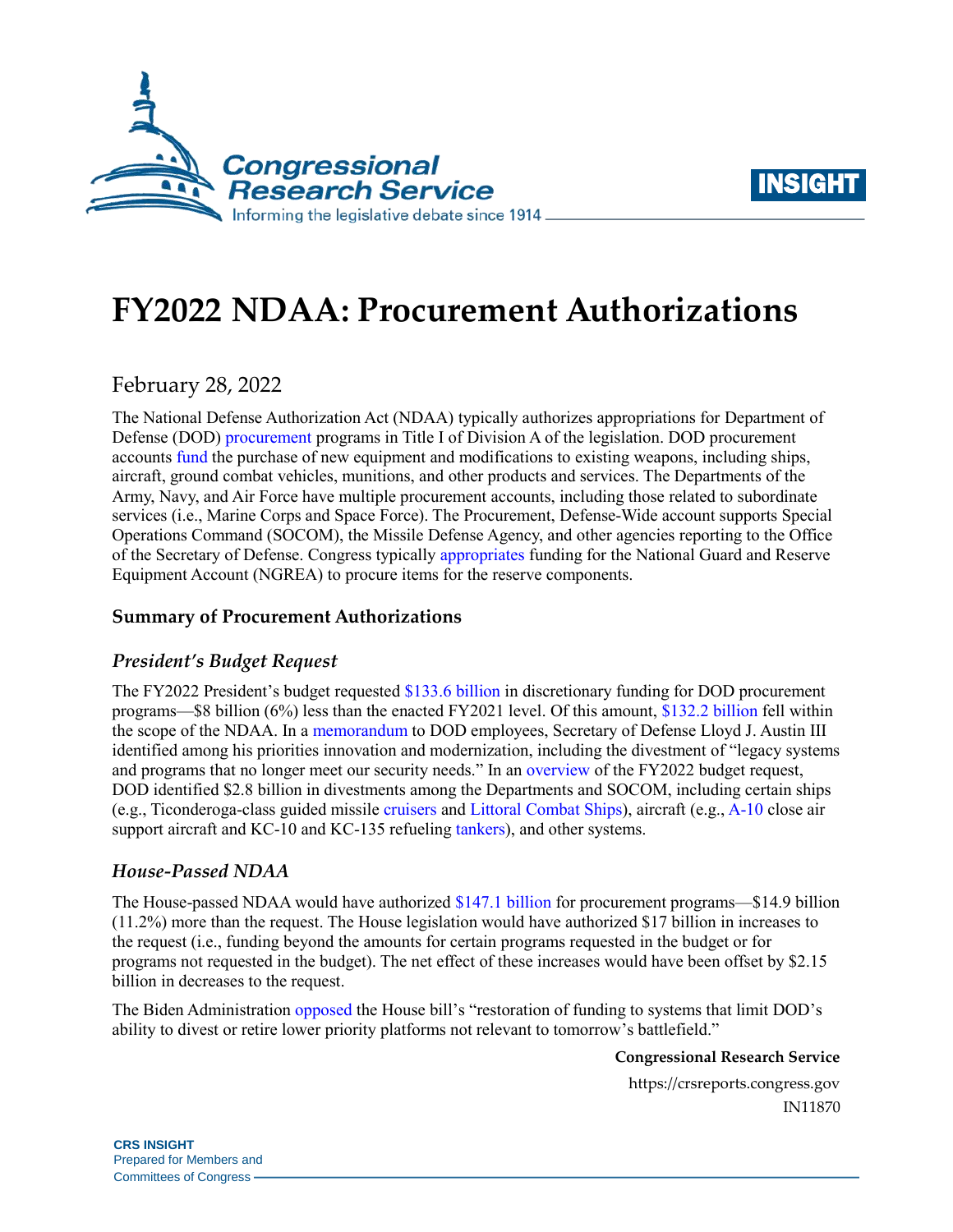#### *SASC-Reported NDAA*

The SASC-reported NDAA would have authorized [\\$144.1 billion](https://www.congress.gov/117/crpt/srpt39/CRPT-117srpt39.pdf#page=410) for procurement programs—\$11.8 billion (9.0%) more than the request. The legislation would have authorized \$12.4 billion in increases to the request. The net effect of these increases would have been offset by \$0.6 billion in decreases to the request.

The Administration [opposed](https://www.whitehouse.gov/wp-content/uploads/2021/11/S-2797-SAP.pdf#page=1) the SASC bill's restoration of funding for certain "vulnerable and costly platforms that no longer meet mission or security needs."

#### *Enacted NDAA*

The enacted NDAA authorized [\\$146.9 billion](https://www.congress.gov/117/crec/2021/12/07/167/211/CREC-2021-12-07-house-bk2.pdf#page=98) for procurement programs—\$14.7 billion (11.1%) more than the request. The legislation authorized \$16.4 billion in increases to the request, including for certain DOD [unfunded priorities.](https://crsreports.congress.gov/product/pdf/IF/IF11964) The net effect of these increases was offset by \$1.7 billion in decreases to the request. Among the accounts with the biggest increases from the request were National Guard and Reserve Equipment, ground combat vehicles, ships, and aircraft. Among those with the biggest decreases were ammunition. See **[Table 1](#page-1-0)**.

<span id="page-1-0"></span>

| (in billions of dollars)                             |                |              |                      |                |                |  |  |  |
|------------------------------------------------------|----------------|--------------|----------------------|----------------|----------------|--|--|--|
| <b>Account</b>                                       | <b>Request</b> | House-passed | <b>SASC-reported</b> | <b>Enacted</b> | Difference (%) |  |  |  |
| Aircraft Procurement, Army                           | \$2.81         | \$3.31       | \$3.13               | \$3.36         | 19.6%          |  |  |  |
| Missile Procurement, Army                            | \$3.56         | \$3.65       | \$3.69               | \$3.65         | 2.5%           |  |  |  |
| Weapons & Tracked<br>Combat Vehicles, Army           | \$3.88         | \$4.72       | \$4.53               | \$4.70         | 21.1%          |  |  |  |
| Procurement of<br>Ammunition, Army                   | \$2.16         | \$2.44       | \$2.44               | \$2.46         | 13.8%          |  |  |  |
| Other Procurement, Army                              | \$8.87         | \$8.93       | \$8.88               | \$8.99         | 1.3%           |  |  |  |
| Aircraft Procurement, Navy                           | \$16.48        | \$19.61      | \$19.18              | \$19.8         | 20.2%          |  |  |  |
| Weapons Procurement,<br>Navy                         | \$4.22         | \$4.13       | \$4.34               | \$4.13         | $-2.0%$        |  |  |  |
| Procurement of<br>Ammunition, Navy &<br>Marine Corps | \$0.99         | \$0.98       | \$1.03               | \$0.90         | $-8.7%$        |  |  |  |
| Shipbuilding & Conversion,<br>Navy                   | \$22.57        | \$28.42      | \$25.12              | \$27.28        | 20.9%          |  |  |  |
| Other Procurement, Navy                              | \$10.88        | \$11.03      | \$11.52              | \$11.17        | 2.7%           |  |  |  |
| Procurement, Marine Corps                            | \$3.04         | \$3.62       | \$3.72               | \$3.62         | 19.0%          |  |  |  |
| Aircraft Procurement, Air<br>Force                   | \$15.73        | \$17.47      | \$18.6               | \$18.13        | 15.3%          |  |  |  |
| Missile Procurement, Air<br>Force                    | \$2.67         | \$2.57       | \$2.67               | \$2.58         | $-3.5%$        |  |  |  |
| Procurement of<br>Ammunition, Air Force              | \$0.80         | \$0.79       | \$0.80               | \$0.71         | $-10.1%$       |  |  |  |
| Other Procurement. Air<br>Force                      | \$25.25        | \$25.79      | \$25.73              | \$25.75        | 2.0%           |  |  |  |

#### **Table 1. Summary of Procurement Authorizations in the FY2022 NDAA**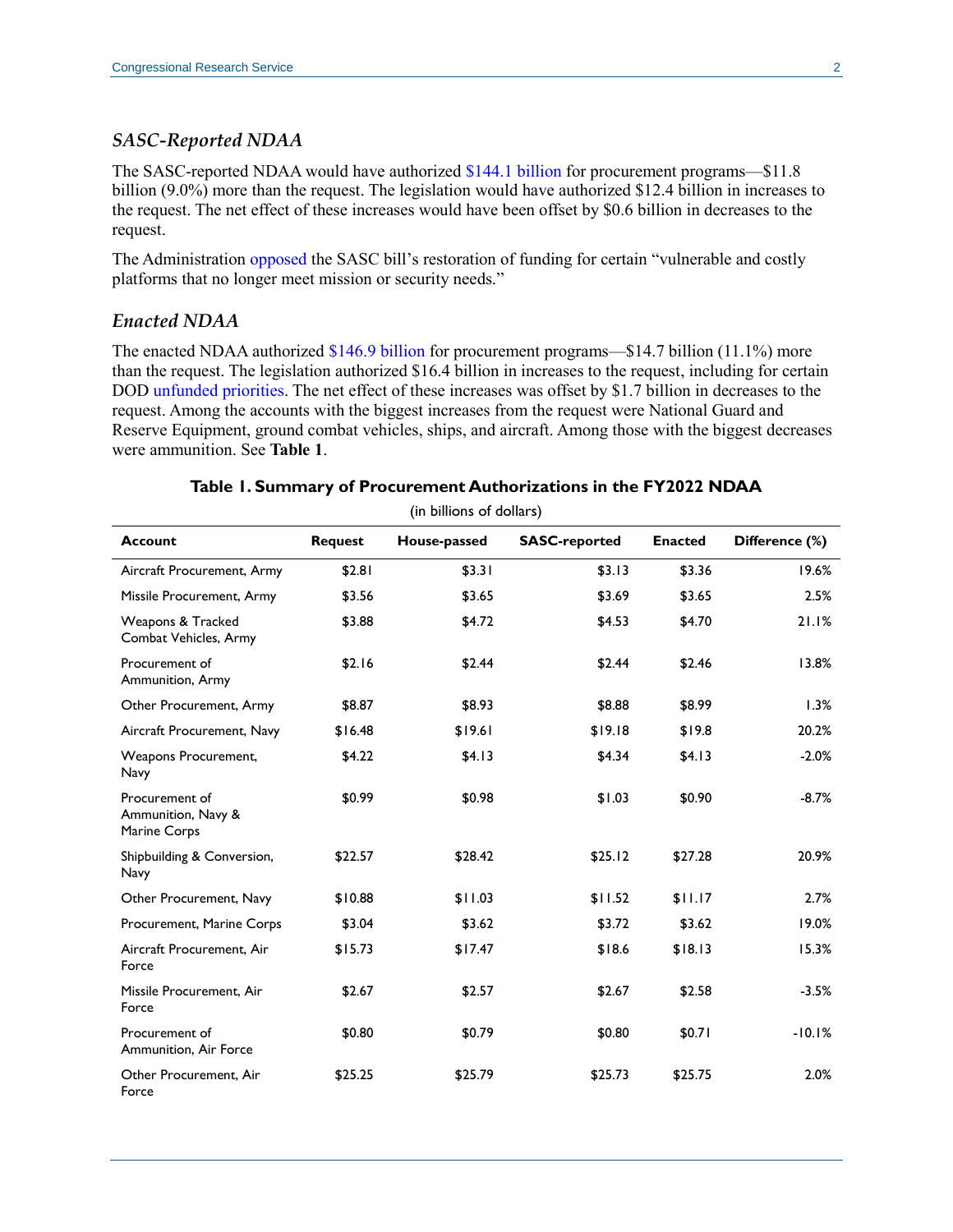| <b>Account</b>                        | <b>Request</b> | House-passed | <b>SASC-reported</b> | <b>Enacted</b> | Difference (%) |
|---------------------------------------|----------------|--------------|----------------------|----------------|----------------|
| Procurement, Space Force              | \$2.77         | \$2.77       | \$2.80               | \$2.79         | 0.7%           |
| Procurement, Defense-<br>Wide         | \$5.55         | \$5.89       | \$5.88               | \$5.92         | 6.8%           |
| National Guard & Reserve<br>Equipment | \$0.00         | \$0.95       | \$0.00               | \$0.95         | n/a            |
| Total                                 | \$132.21       | \$147.06     | \$144.05             | \$146.88       | 11.1%          |

**Sources:** CRS analysis of funding tables in [H.Rept. 117-118,](http://www.congress.gov/cgi-lis/cpquery/R?cp117:FLD010:@1(hr118):) [p. 346;](https://www.congress.gov/117/crpt/hrpt118/CRPT-117hrpt118.pdf#page=382) [S.Rept. 117-39,](http://www.congress.gov/cgi-lis/cpquery/R?cp117:FLD010:@1(sr39):) [p. 378;](https://www.congress.gov/117/crpt/srpt39/CRPT-117srpt39.pdf#page=410) and explanatory statement accompanying the FY2022 NDAA [\(P.L. 117-81\)](http://www.congress.gov/cgi-lis/bdquery/R?d117:FLD002:@1(117+81)) in the *Congressional Record*, December 7, 2021, [p. H7362.](https://www.congress.gov/117/crec/2021/12/07/167/211/CREC-2021-12-07-house-bk2.pdf#page=98)

**Notes:** Totals may not sum due to rounding. Dollars rounded to nearest hundredth; percentages rounded to nearest tenth. "Difference (%)" column is the percentage difference between enacted and requested amounts.

#### **Selected Increases and Decreases**

Among the largest line-item increases for procurement programs in the enacted NDAA from requested amounts, in terms of dollar value, were

- [\\$2.9 billion](https://www.congress.gov/117/crec/2021/12/07/167/211/CREC-2021-12-07-house-bk2.pdf#page=111) for the Navy to procure two more [DDG-51](https://crsreports.congress.gov/product/pdf/RL/RL32109) Arleigh Burke-class destroyers (for a total of three ships);
- $\bullet$  [\\$1.1 billion](https://www.congress.gov/117/crec/2021/12/07/167/211/CREC-2021-12-07-house-bk2.pdf#page=117) for the Air Force to modify [F-35A](https://crsreports.congress.gov/product/pdf/RL/RL30563) fighter aircraft to the Block 4 configuration (also called Continuous Capability Development and Delivery, or C2D2);
- [\\$950 million](https://www.congress.gov/117/crec/2021/12/07/167/211/CREC-2021-12-07-house-bk2.pdf#page=122) for the Departments to buy National Guard and Reserve Equipment;
- $\bullet$  [\\$889 million](https://www.congress.gov/117/crec/2021/12/07/167/211/CREC-2021-12-07-house-bk2.pdf#page=107) for the Navy to procure 12 [F/A-18E/F](https://crsreports.congress.gov/product/pdf/RL/RL30624) fighter attack aircraft; and
- $\bullet$  [\\$749 million](https://www.congress.gov/117/crec/2021/12/07/167/211/CREC-2021-12-07-house-bk2.pdf#page=108) for the Navy to procure nine more [V-22](https://crsreports.congress.gov/product/pdf/RL/RL31384) tilt-rotor aircraft (for a total of 17 aircraft).

Among the largest line-item decreases, in terms of dollar value, were

- [\\$263.5 million](https://www.congress.gov/117/crec/2021/12/07/167/211/CREC-2021-12-07-house-bk2.pdf#page=106) for the Army to procure next-generation night vision devices (mostly for the Integrated Visual Augmentation System, or IVAS);
- [\\$180 million](https://www.congress.gov/117/crec/2021/12/07/167/211/CREC-2021-12-07-house-bk2.pdf#page=111) for the Navy to procure three fewer auxiliary vessels (i.e., used commercial cargo ships on [reserve](https://crsreports.congress.gov/product/pdf/R/R45725) for military sealift);
- [\\$87.1 million](https://www.congress.gov/117/crec/2021/12/07/167/211/CREC-2021-12-07-house-bk2.pdf#page=110) for the Navy to modify the RIM-162 Evolved SeaSparrow Missile (ESSM), a surface-to-air missile for ship defense;
- [\\$76 million](https://www.congress.gov/117/crec/2021/12/07/167/211/CREC-2021-12-07-house-bk2.pdf#page=111) in advance procurement funding for the Navy to procure [a TAO-205](https://crsreports.congress.gov/product/pdf/R/R43546) John Lewis-class oiler in a future fiscal year; and
- [\\$75.5 million](https://www.congress.gov/117/crec/2021/12/07/167/211/CREC-2021-12-07-house-bk2.pdf#page=119) for the Air Force's Joint Direct Attack Munition [\(JDAM\)](https://crsreports.congress.gov/product/pdf/R/R45996), a GPS guidance kit for bombs.

#### **Limitations on Divestments of Certain Aircraft, Ships**

Various provisions in the enacted NDAA limited DOD's ability to divest certain aircraft and ships, either by prohibiting the use or limiting the availability of funds for their retirement or inactivation, or by establishing minimum inventory requirements. [Section 134](https://www.congress.gov/117/plaws/publ81/PLAW-117publ81.pdf#page=34) prohibited the use of funds for the retirement of A-10 aircraft; [Section 137](https://www.congress.gov/117/plaws/publ81/PLAW-117publ81.pdf#page=36) limited the number of KC-135 tankers available for retirement; and [Section](https://www.congress.gov/117/plaws/publ81/PLAW-117publ81.pdf#page=37)  [138](https://www.congress.gov/117/plaws/publ81/PLAW-117publ81.pdf#page=37) established a minimum inventory requirement for tactical airlift aircraft (e.g., [C-130](https://crsreports.congress.gov/product/pdf/R/R43618) cargo aircraft). [Section 1018](https://www.congress.gov/117/plaws/publ81/PLAW-117publ81.pdf#page=357) prohibited the use of funds for the retirement of Mark VI patrol boats and [Section 1019](https://www.congress.gov/117/plaws/publ81/PLAW-117publ81.pdf#page=358) limited the availability of funds for the retirement or inactivation of cruisers.